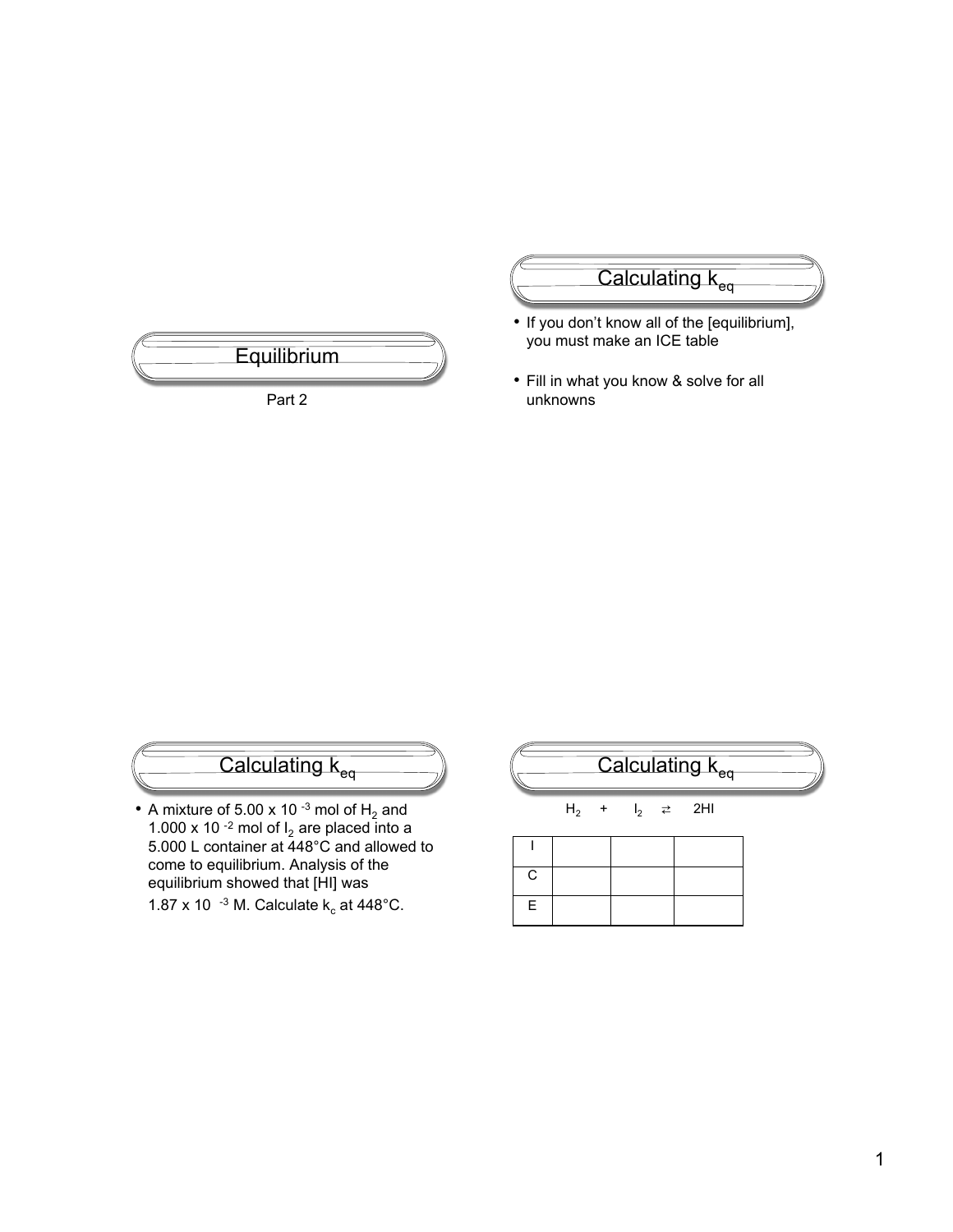# Calculating  $k_{eq}$

- $2SO_3 \rightleftarrows 2SO_2 + O_2$
- $[SO_3]_{initial} = 6.09 \times 10^{-3}$  M
- $[SO_3]_{eq}$  = 2.44 x 10 <sup>-3</sup> M
- Calculate Kc

## Calculating  $k_{\text{en}}$

 $2SO_3 \neq 2SO_2 + O_2$ 

| C |  |  |
|---|--|--|
| E |  |  |

# Calculating  $k_{eq}$

• 1.000 mol of  $H_2$  and 2.000 mol  $I_2$  are placed in a 1.000 L container. The  $k_c$  for this reaction is 50.5. Calculate the equilibrium concentrations for  $H_2$ ,  $I_2$  and HI  $\overline{\text{Calculating }k_{\text{eq}}}$ 

 $H_2$  +  $I_2$   $\rightleftarrows$  2HI

| C  |  |  |
|----|--|--|
| E. |  |  |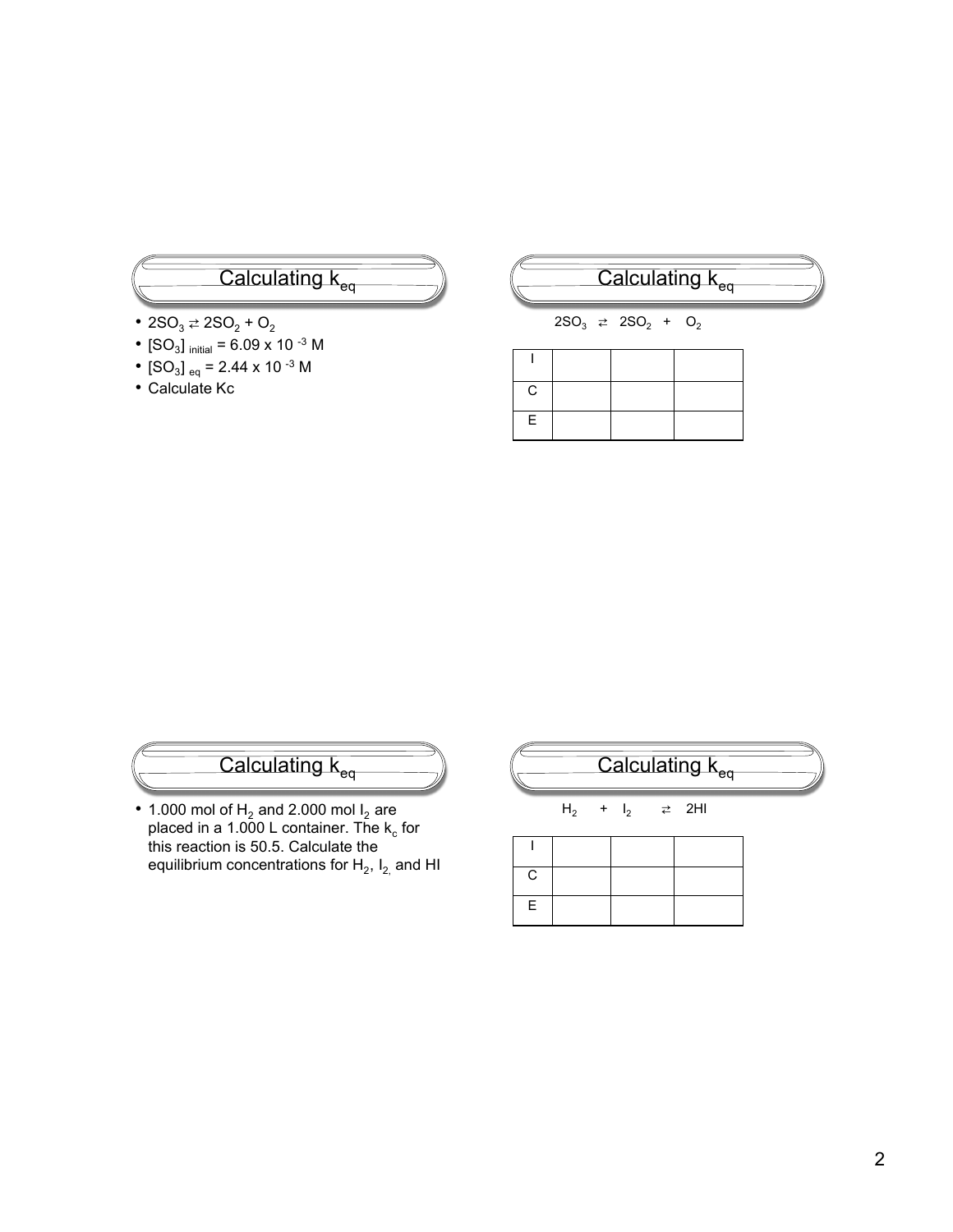## Calculating  $k_{\text{ee}}$

•  $\text{PCI}_5 \rightleftarrows \text{PCI}_3 + \text{Cl}_2$ 

•  $K_p = 0.497$ 

- (P  $_{PCI3}$ ) initial = 1.66 atm
- Calculate
all
equilibrium
partial
pressures

#### Calculating  $k_{e}$

 $\text{PCI}_5 \rightleftarrows \text{PCI}_3 + \text{Cl}_2$ 

| -<br>C |  |  |
|--------|--|--|
| E      |  |  |

### LeChâtelier's Principle

- Le Châtelier's principle states that if a system at equilibrium is subjected to a stress, the equilibrium is shifted in the direction that tends to relieve the stress*.*
- Stresses include: \_
- $\sim$  . The contract of the contract of  $\sim$  . The contract of  $\sim$ • Stresses DO NOT include: adding a \_\_\_\_\_\_\_\_\_\_ & increasing \_\_\_\_\_\_\_\_\_\_



- Which way does the equilibrium shift if  $[CH<sub>4</sub>]$  is increased
- Which way does the equilibrium shift if  $[H_2]$  is increased
- Which way does the equilibrium shift if  $[H_2O]$  is increased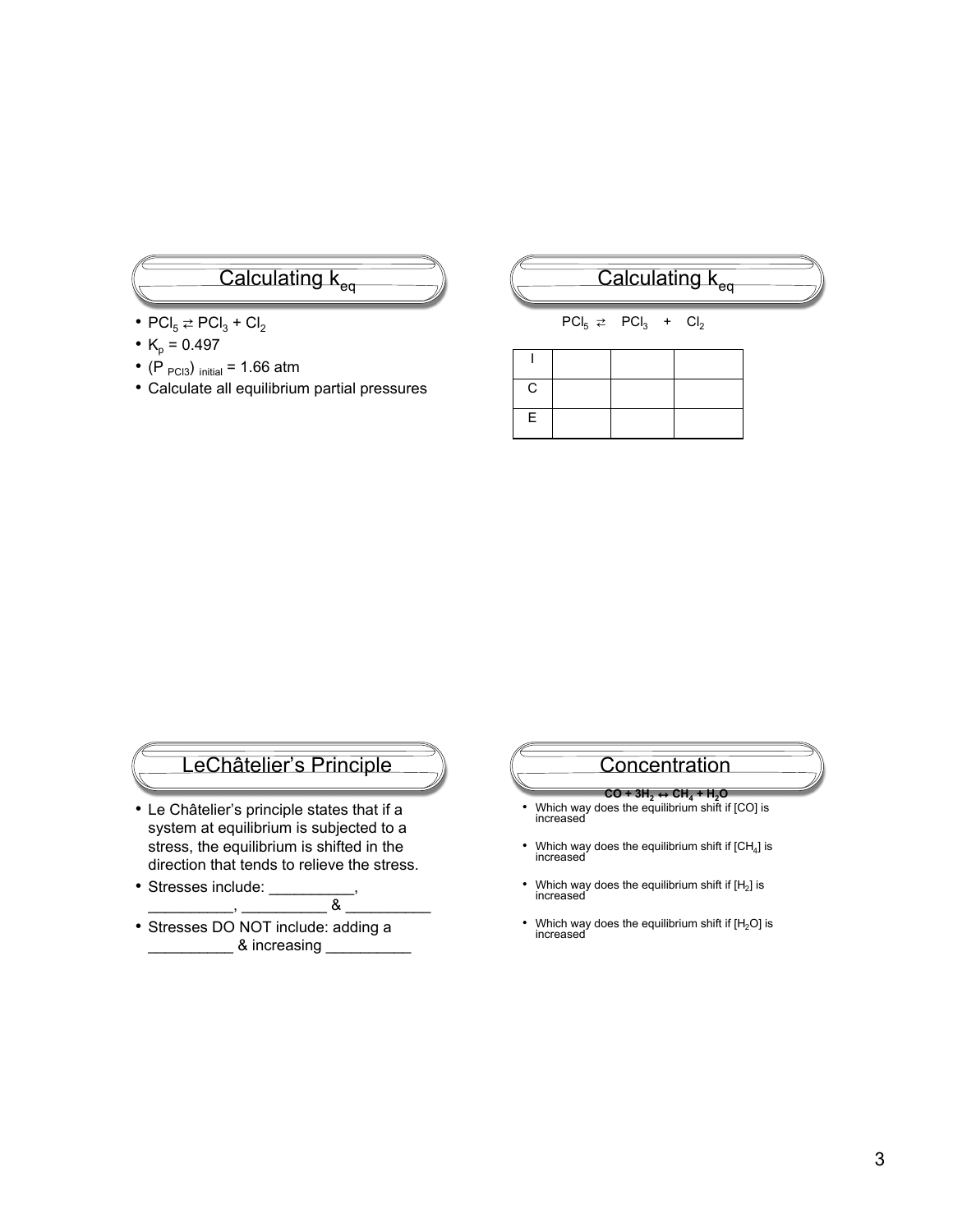#### **Concentration**

 $N_2$  + 3H<sub>2</sub>  $\leftrightarrow$  2NH<sub>3</sub>

- Add  $N_2$ • Add  $H_2$
- Add  $NH<sub>3</sub>$
- Remove  $N_2$
- Remove  $H_2$
- Remove  $NH<sub>3</sub>$

#### **Temperature**

 $CO + 3H_2 \leftrightarrow CH_4 + H_2O \Delta H = -206 \text{KJ}$ 

- Increase the temperature
- Decrease the temperature

## Volume & Pressure

- When doing volume & Pressure…you look at the number of moles
- $\cdot$  CO + 3H<sub>2</sub>  $\leftrightarrow$  CH<sub>4</sub> + H<sub>2</sub>O

#### Volume & Pressure

- $CO + 3H_2 \leftrightarrow CH_4 + H_2O$ <br>• Increase the pressure
- Increase the volume
- Decrease the volume
- Decrease the pressure
- Added He to the system